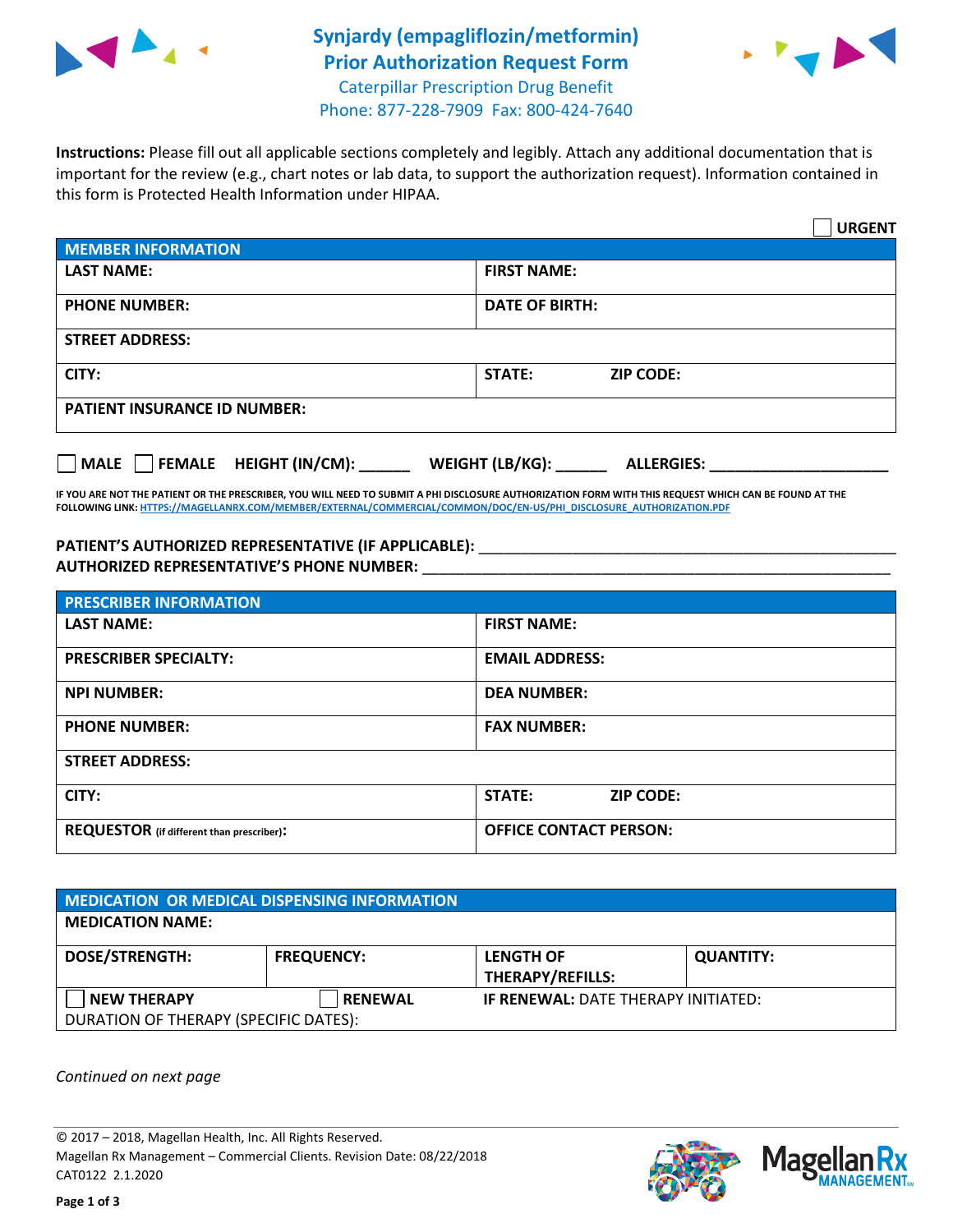

**Synjardy (empagliflozin/metformin) Prior Authorization Request Form** Caterpillar Prescription Drug Benefit Phone: 877-228-7909 Fax: 800-424-7640



| MEMBER'S LAST NAME: NAME: NAME AND A SERIES OF THE SERIES OF THE SERIES OF THE SERIES OF THE SERIES OF THE SERIES OF THE SERIES OF THE SERIES OF THE SERIES OF THE SERIES OF THE SERIES OF THE SERIES OF THE SERIES OF THE SER                                                  | <b>MEMBER'S FIRST NAME:</b>                                                                     |                                                       |  |  |
|---------------------------------------------------------------------------------------------------------------------------------------------------------------------------------------------------------------------------------------------------------------------------------|-------------------------------------------------------------------------------------------------|-------------------------------------------------------|--|--|
|                                                                                                                                                                                                                                                                                 | 1. HAS THE PATIENT TRIED ANY OTHER MEDICATIONS FOR THIS CONDITION?                              | YES (if yes, complete below)<br><b>NO</b>             |  |  |
| <b>MEDICATION/THERAPY (SPECIFY</b><br>DRUG NAME AND DOSAGE):                                                                                                                                                                                                                    | <b>DURATION OF THERAPY (SPECIFY</b><br>DATES):                                                  | <b>RESPONSE/REASON FOR</b><br><b>FAILURE/ALLERGY:</b> |  |  |
| <b>2. LIST DIAGNOSES:</b>                                                                                                                                                                                                                                                       |                                                                                                 | <b>ICD-10:</b>                                        |  |  |
| $\Box$ Type II diabetes<br>□ Other Diagnosis ___________________ICD-10 Code(s):___________________________                                                                                                                                                                      |                                                                                                 |                                                       |  |  |
| PRIOR AUTHORIZATION.                                                                                                                                                                                                                                                            | 3. REQUIRED CLINICAL INFORMATION: PLEASE PROVIDE ALL RELEVANT CLINICAL INFORMATION TO SUPPORT A |                                                       |  |  |
| <b>Clinical information:</b>                                                                                                                                                                                                                                                    |                                                                                                 |                                                       |  |  |
| Is the patient's estimated glomerular filtration rate (eGFR) below 30 mL/min/1.73 m2? $\Box$ Yes $\Box$ No<br>Please provide documentation.                                                                                                                                     |                                                                                                 |                                                       |  |  |
| Is the patient's most recent (pre-Synjardy) HgbA1C obtained in the past 6 months 7% or greater? $\Box$ Yes $\Box$ No<br>*Please provide documentation                                                                                                                           |                                                                                                 |                                                       |  |  |
| Is the patient on dialysis? $\Box$ Yes $\Box$ No                                                                                                                                                                                                                                |                                                                                                 |                                                       |  |  |
| Is the patient currently on metformin? $\Box$ Yes $\Box$ No                                                                                                                                                                                                                     |                                                                                                 |                                                       |  |  |
| Did the patient have an inadequate response or intolerance to metform? $\Box$ Yes $\Box$ No<br>*Please provide documentation                                                                                                                                                    |                                                                                                 |                                                       |  |  |
| Does the patient have at least one of the following contraindications to metformin? $\Box$ Yes $\Box$ No<br>(Please Check one)                                                                                                                                                  |                                                                                                 |                                                       |  |  |
| $\Box$ Estimated glomerular filtration rate (eGFR) less than or equal to 30 mL/min/1.73 m2<br>$\Box$ Advanced liver disease with cirrhosis, portal hypertension, ascites, and/or hepatic encephalopathy                                                                         |                                                                                                 |                                                       |  |  |
| Is the patient currently taking at least one of the following anti-hyperglycemic agents, such as a meglitinide like<br>nateglinide, repaglinide, or insulin, or a sulfonylurea like glimepiride, glyburide, or glipizide? $\Box$ Yes $\Box$ No<br>Please provide documentation. |                                                                                                 |                                                       |  |  |
| (Please Check one)<br>$\Box$ High risk for falls                                                                                                                                                                                                                                | Does patient have a true medical contraindication to sulfonylureas? $\Box$ Yes $\Box$ No        |                                                       |  |  |
| $\Box$ Concurrent use with warfarin                                                                                                                                                                                                                                             |                                                                                                 |                                                       |  |  |
| □ Serum creatinine level exceeding 1.8mg/dL                                                                                                                                                                                                                                     |                                                                                                 |                                                       |  |  |
|                                                                                                                                                                                                                                                                                 |                                                                                                 |                                                       |  |  |
| $\Box$ Estimated glomerular filtration rate (GFR) less than or equal to 30 mL/min/1.73 m2<br>□ History of sulfa-induced Stevens-Johnson syndrome                                                                                                                                |                                                                                                 |                                                       |  |  |
| $\Box$ History of sulfa-induced toxic epidermal necrolysis                                                                                                                                                                                                                      |                                                                                                 |                                                       |  |  |
| $\Box$ History of sulfa allergy                                                                                                                                                                                                                                                 |                                                                                                 |                                                       |  |  |
|                                                                                                                                                                                                                                                                                 |                                                                                                 |                                                       |  |  |
| © 2017 - 2018, Magellan Health, Inc. All Rights Reserved.                                                                                                                                                                                                                       |                                                                                                 |                                                       |  |  |

Magellan Rx Management – Commercial Clients. Revision Date: 08/22/2018 CAT0122 2.1.2020